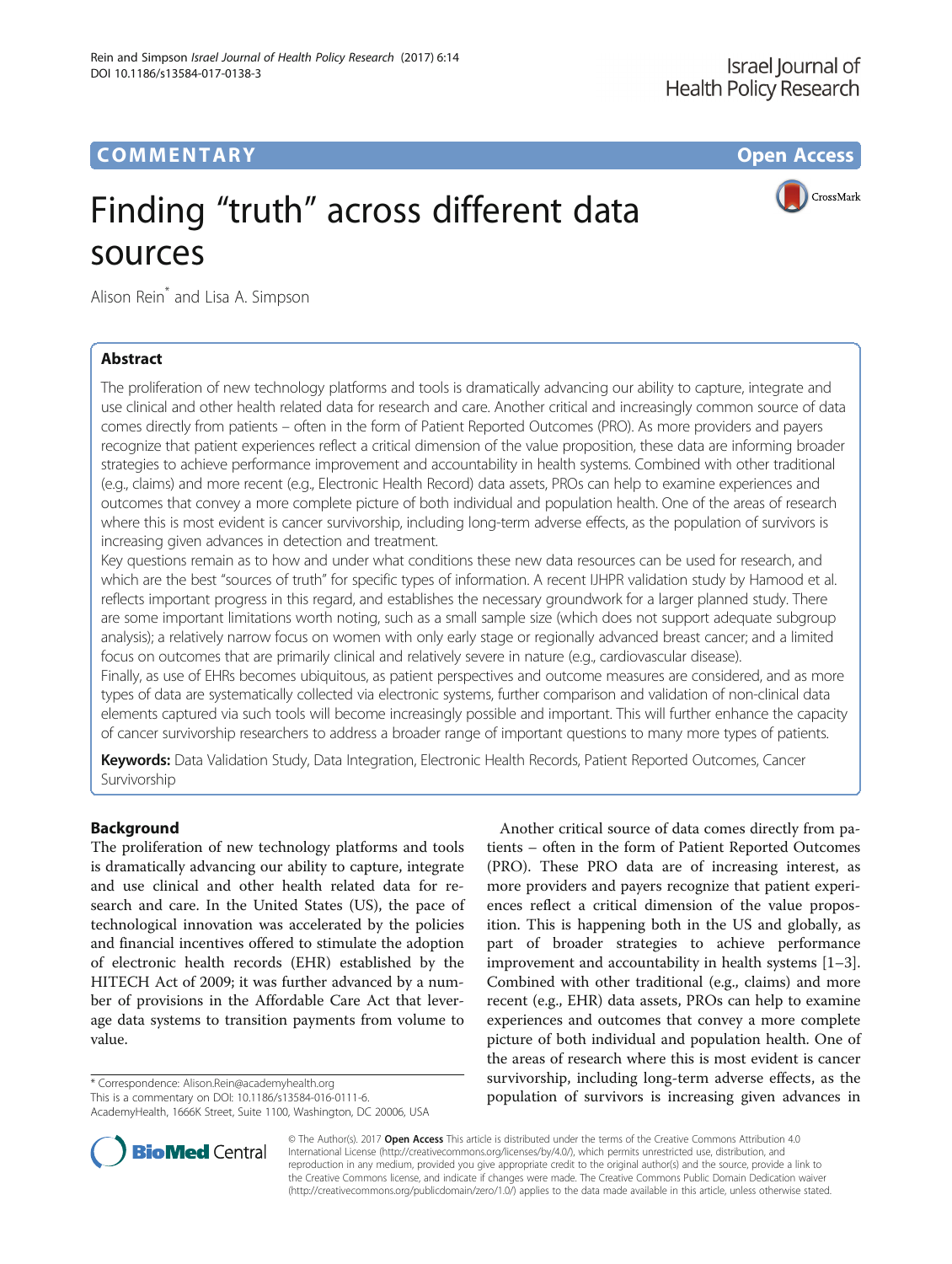detection and treatment [\[4](#page-2-0), [5\]](#page-2-0). A recent systematic evaluation of nearly 800 adverse events listed in the Common Terminology Criteria for Adverse Events (CTCAE) identified 78 appropriate for patient selfreporting [[6\]](#page-2-0). Together, these policy shifts and technology trends are enabling unprecedented integrations of multiple data sources and systems to advance learning health systems for all patients, including those treated for cancer [[7](#page-2-0)–[9](#page-2-0)]. Key questions remain, however, as to how and under what conditions these new data resources can be used, and which are the best "sources of truth" for specific types of information.

# **Discussion**

We applaud the efforts of Hamood et. al. [[10\]](#page-2-0) to explore the validity of different data sources for use in cancer survivorship research; such assessments of data quality, completeness and comparability are critically important - both to understanding and characterizing existing data assets, and to further building a robust research data infrastructure. While that feasibility study, which was recently published in the Israel Journal of Health Policy Research, reflects important progress in this regard, some limitations are worth noting. For example, the study's focus on women with only early stage or regionally advanced breast cancer limits the generalizability of findings, as women with more advanced disease may be particularly at risk of adverse events and poor outcomes and may be more or less willing to participate in PRO measurement. A related point is that, as a feasibility study, the sample size does not support sub-group analyses that would help identify patients less likely to participate in PRO studies or with different care experiences that could differ by age, cancer stage, or estrogen sensitivity. It may be that the data quality and completeness are similar for all regardless of such differences, but the lack of assessment in this work leaves unanswered questions – particularly for researchers wishing to conduct studies relevant to older and/or sicker patient populations using these data tools.

Also worth noting is that - to the extent that a primary aim of this study is to assess the comparability of administrative claims data relative to EHR data - the authors have a priori limited the outcomes of interest to those that are clinical and relatively severe in nature (e.g., cardiovascular disease). In this study, other important sequela (e.g., impact on relationships, employment) experienced by cancer survivors are captured via the selfreported questionnaire but, as indicated by the authors, such tools can only accommodate a small number of these questions without significantly increasing response burden. In neither case is it clear the extent to which patients and their caregivers were involved or consulted in the process of determining primary outcomes for

assessment, but this is increasingly of interest – if not yet standard practice. Over time, as use of EHRs becomes ubiquitous, as patient perspectives and outcome measures are considered, and as more types of data are systematically collected via EHR systems, further comparison and validation of non-clinical data elements captured via such tools will become increasingly possible and important [\[11](#page-2-0)]. This will further enhance the capacity of cancer survivorship researchers to address a broader range of important questions to many more types of patients.

Finally, and perhaps most importantly, we wonder about the extent to which the methods applied and conclusions drawn from this effort will hold true when it is deployed across multiple institutions and with a far more diverse patient population. This is certainly an area of tremendous interest, and warrants further consideration.

# Conclusion

Leveraging multiple sources and types of data to assess and improve the quality and outcomes of care is now a fundamental strategy for any learning health system. As many of these sources are relatively new and rapidly evolving, efforts to understand underlying quality, reliability and feasibility of each data source is critical, as this small study demonstrates. Also worth noting is that this process of data source assessment and validation is likely to require continuous monitoring and updating; over time, and as health care providers are able to collect more and better quality data via EHRs (and more easily via natural language processing), the characteristics and applicability of data in these systems will evolve. The same holds true for data captured via personal devices and other novel sources that will enable researchers to more deeply explore the contexts and outcomes critical to patient health and wellbeing.

## Abbreviations

PRO: Patient Reported Outcomes; EHR: Electronic Health Record; CTCAE: Common Terminology Criteria for Adverse Events

## Acknowledgments

Not applicable.

# Funding

Not applicable.

## Availability of data and materials

Not applicable.

## Author contributions

AR and LS conceptualized and wrote this commentary. Both authors have read and approved the final version of this manuscript.

#### Author information

Ms. Alison Rein, MS, is a Senior Director for Evidence Generation and Translation at AcademyHealth, where she investigates how new sources of data and expanded stakeholder engagement are helping transform health, care and research. Her areas of expertise include health IT and exchange policy, as well and consumer and other stakeholder engagement.